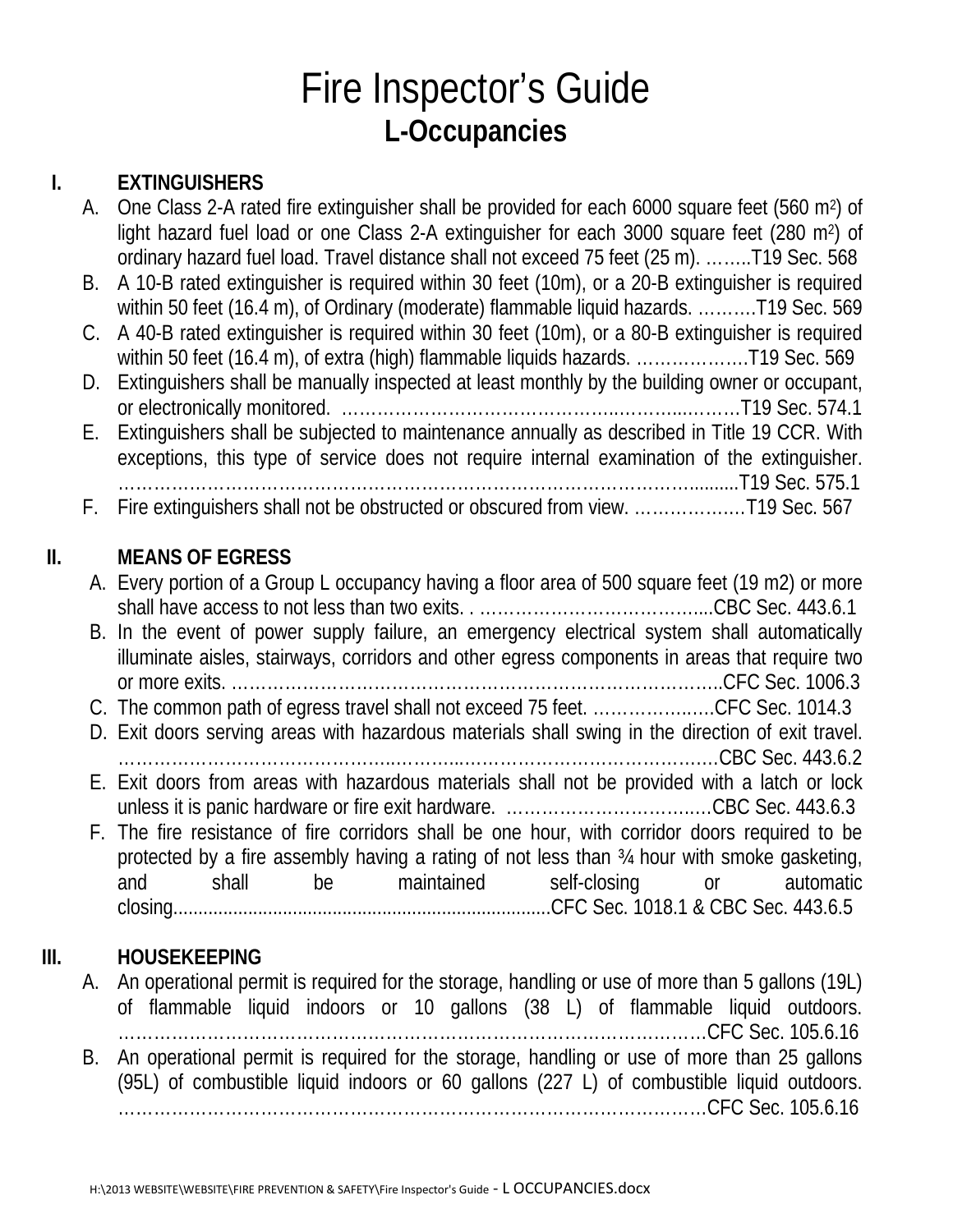# Fire Inspector's Guide **L-Occupancies (Continued)**

### **HOUSEKEEPING (CONTINUED)**

- C. The Percentage of Maximum allowable quantities for hazardous materials per laboratory suite for each story level within a building shall be in accordance with Table 443.7.3.1. CBC 443.7.3
- D. Existing Group L approved prior to January 1, 2008 shall not exceed the maximum allowable quantities listed in Tables 3416.1 and 3416.2. ……………………………….…CBC Sec. 3416.7
- E. Storage shall be maintained 2 feet (610 mm) or more below the ceiling in nonsprinklered areas of buildings or a minimum of 18 inches (457 mm) below sprinkler deflectors in sprinklered areas of buildings. ……………………...…………………………….CFC Sec. 315.2.1

#### **IV. ELECTRICAL**

|    |    | A. Temporary wiring is allowed for a period not to exceed 90 days; such wiring is allowed for<br>longer periods for construction, remodeling or repair of buildings or equipment. CFC Sec.605.9                                                                         |
|----|----|-------------------------------------------------------------------------------------------------------------------------------------------------------------------------------------------------------------------------------------------------------------------------|
|    | В. | Extension cords and flexible cords shall not be used as a substitute for permanent wiring.                                                                                                                                                                              |
|    | C. | Multiplug adaptors, such as cube adaptors, unfused plug strips or other such devices not<br>complying with the California Electrical Code shall be prohibited. CFC Sec. 605.4                                                                                           |
|    | D. | Relocatable power taps shall be permitted if of the grounded type, equipped with overcurrent                                                                                                                                                                            |
|    | Е. | Relocatable power taps shall be directly connected to a permanently installed receptacle.                                                                                                                                                                               |
|    | F. | Appliance cords and extensions cords shall be maintained in good condition without splices,                                                                                                                                                                             |
|    | G. | Power taps and extension cords shall not be affixed to structures, extended through walls,<br>ceilings or floors, or under doors or floor covering, nor subject to physical impact.                                                                                     |
|    | Н. | A working space of not less than 30 inches (762 mm) in width, 36 inches (914 mm) in depth<br>and 78 inches (1981 mm) in height shall be provided in front of electrical service equipment.<br>Storage is prohibited within the designated working space. CFC Sec. 605.3 |
| V. |    | <b>MISCELLANEOUS</b>                                                                                                                                                                                                                                                    |
|    | A. | An automatic fire protection system shall be installed throughout buildings housing Group L                                                                                                                                                                             |
|    | В. | A manual fire alarm system shall be installed throughout buildings containing Group L                                                                                                                                                                                   |

occupancies. …………………………………………………………………….. CFC Sec. 907.2.28 C. Emergency response equipment shall be provided on each floor in an approved location with min. area of 50 square feet accessed from outside the laboratory suite and properly indentified. …………………………………………………………………..…......CBC Sec. 443.4.4